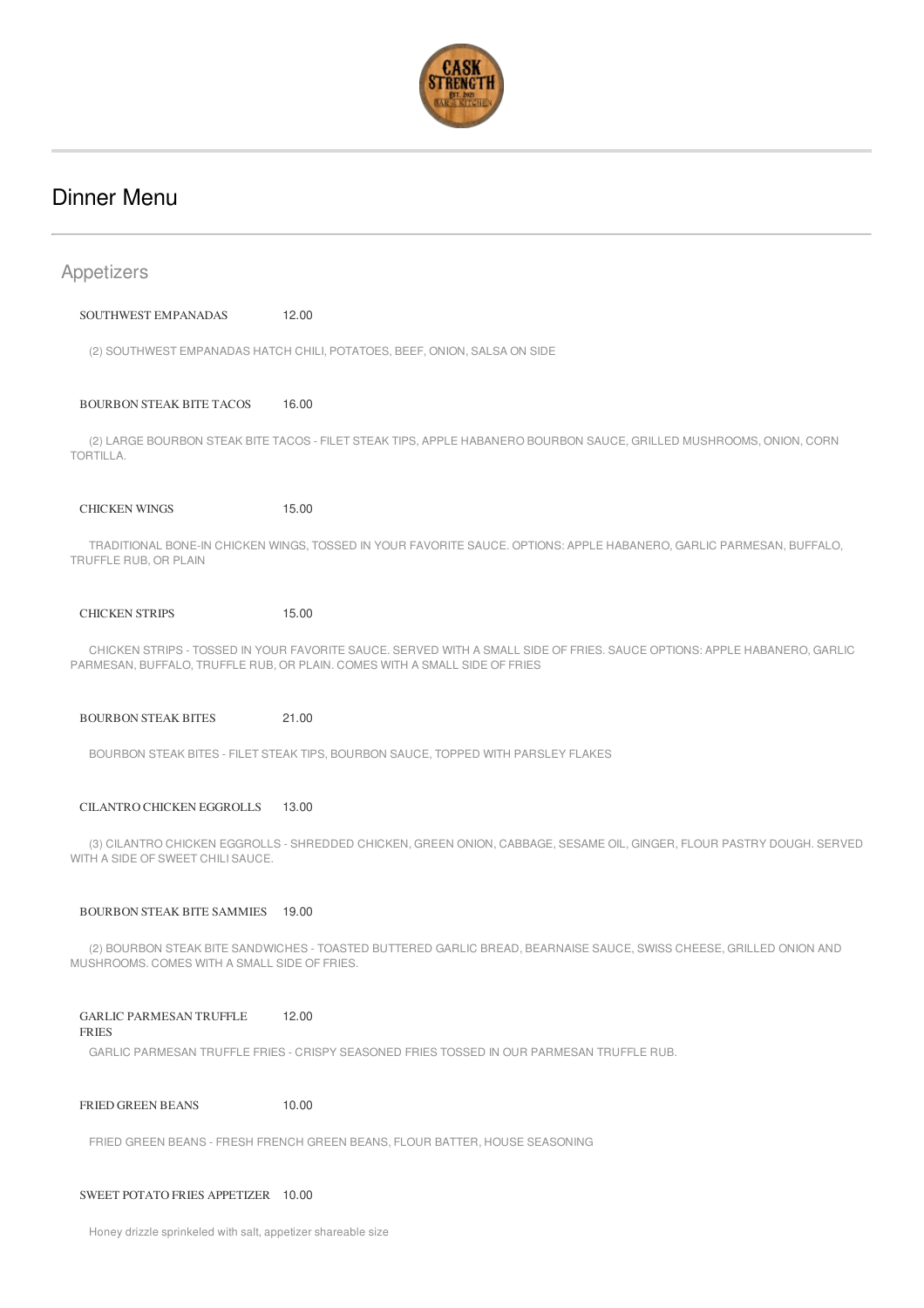| Pastas (Served with Bread)                                                                |                                                                                                                       |  |  |  |
|-------------------------------------------------------------------------------------------|-----------------------------------------------------------------------------------------------------------------------|--|--|--|
| FETTUCCINE ALFREDO                                                                        | 19.00                                                                                                                 |  |  |  |
|                                                                                           | CLASSIC FETTUCCINE ALFREDO - FETTUCCINE NOODLES, ALFREDO SAUCE - - ADD CHICKEN +\$4 -- ADD SHRIMP +\$6                |  |  |  |
|                                                                                           |                                                                                                                       |  |  |  |
| Entrees (Comes with choice of one side)                                                   |                                                                                                                       |  |  |  |
| CHICKEN CHARDONNAY                                                                        | 26.00                                                                                                                 |  |  |  |
| CHICKEN CHARDONNAY - 8 OZ BREAST, HEAVY CREAM SAUCE, CHARDONNAY, CAPERS, SHALLOTS, GARLIC |                                                                                                                       |  |  |  |
| <b>BLACKENED SALMON</b>                                                                   | 32.00                                                                                                                 |  |  |  |
| BLACKENED SALMON - 8 OZ ATLANTIC SALMON, SEASONED IN OUR BALCKENED CAJUN SEASONING        |                                                                                                                       |  |  |  |
| NEW YORK STEAK                                                                            | 43.00                                                                                                                 |  |  |  |
| NEW YORK STEAK - 10 OZ CHOICE STEAK, PEPPERCORN, GARLIC, SALT, ADD BERNAISE SAUCE +\$5    |                                                                                                                       |  |  |  |
| <b>RIBEYE STEAK</b>                                                                       | 59.00                                                                                                                 |  |  |  |
| 16 Oz Ribeye Choice Grade                                                                 |                                                                                                                       |  |  |  |
|                                                                                           |                                                                                                                       |  |  |  |
|                                                                                           |                                                                                                                       |  |  |  |
| <b>Sides</b>                                                                              |                                                                                                                       |  |  |  |
| ONIONS AND MUSHROOMS                                                                      | 6.00                                                                                                                  |  |  |  |
| SAUTEED ONIONS AND MUSHROOMS                                                              |                                                                                                                       |  |  |  |
| <b>BAKED POTATO</b>                                                                       | 6.00                                                                                                                  |  |  |  |
|                                                                                           | BAKED POTATO - RUSSET POTATO, BUTTER, SOUR CREAM, CHIVES, CHEESE, BACON                                               |  |  |  |
| <b>GARLIC MASHED POTATOES</b>                                                             | 5.00                                                                                                                  |  |  |  |
|                                                                                           | GARLIC MASHED POTATOES - RED POTATOES, BUTTER, SALT, PEPPER, GARLIC, HEAVY CREAM                                      |  |  |  |
| SEASONAL VEGETABLE MEDLEY 5.00                                                            |                                                                                                                       |  |  |  |
|                                                                                           | SEASONAL VEGETABLE MEDLEY - BROCCOLI, SQUASH, CARROTS, BUTTER, LEMON ZEST. VEGGIES MAY CHANGE PENDING AVAILABLE ITEMS |  |  |  |
| <b>BRUSSEL SPROUTS</b>                                                                    | 6.00                                                                                                                  |  |  |  |
|                                                                                           | BRUSSEL SPROUTS - PECANS BROWN SUGAR, FOUR ROSES BOURBON, BACON                                                       |  |  |  |

FRENCH FRIES - MAKE THEM TRUFFLE +\$4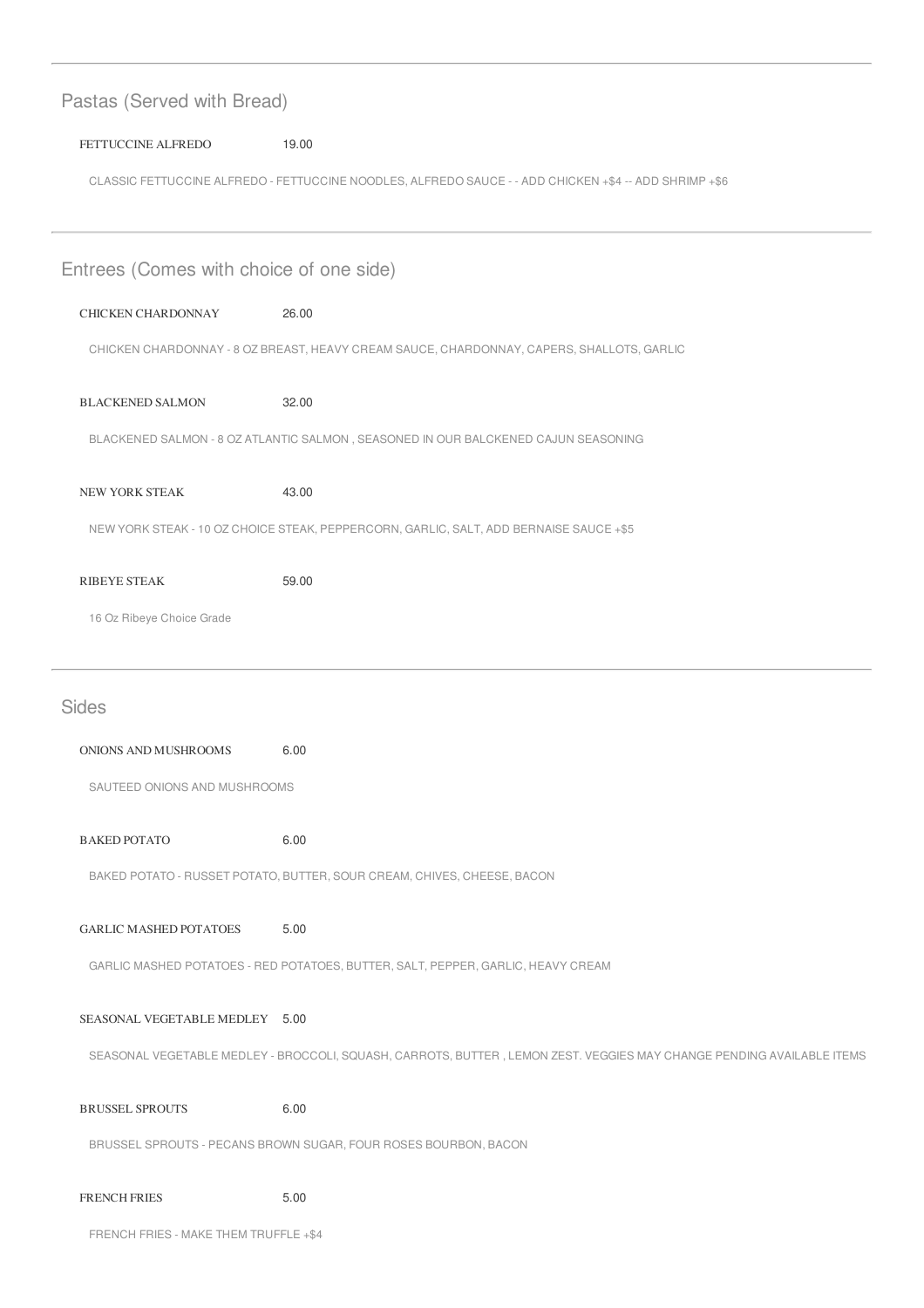| <b>FRIED GREEN BEANS</b> | 6.00 |  |
|--------------------------|------|--|
| DEEP FRIED GREEN BEANS   |      |  |

#### HOUSE SALAD (SIDE) 6.00

HOUSE SALAD MADE WITH GREENS AND CHEFS CHOICE OF VEGGIES FOR THE DAY.

#### SWEET POTATO FRIES - SIDE 6.00

Honey drizzle sprinkeled with salt, Small Side

## Burgers and Sandwiches (Served with Fries)

#### BOURBON MAPLE BACON 21.00

#### BURGER

MAPLE BACON BURGER - CASK SIGNATURE FRESH HAND MADE PATTY, BOURBON BBQ SAUCE, CHEDDAR CHEESE, CRISPY ONIONS, CRISPY BACON ON BRIOCHE BUN.

HAWAIIAN BURGER 21.00

CASK SIGNATURE FRESH HAND MADE PATTY, PINEAPPLE, SWISS CHEESE, GREEN LEAF LETTUCE, TOMATO, GRILLED RED ONION, TERIYAKI SAUCE, ON A BRIOCHE BUN

#### MUSHROOM SWISS BURGER 21.00

CASK SIGNATURE FRESH HAND MADE PATTY, SWISS CHEESE, MUSHROOMS, GRILLED WHITE ONION, TOMATO, GREEN LEAF LETTUCE, ON A BRIOCHE BUN

CLASSIC CHEESEURGER 17.00

CLASSIC CHEESEURGER - CHUCK BRISKET BLEND PATTY, CHEDDAR CHEESE, RED ONION, TOMATO, GREEN LETTUCE.

GRILLED CHICKEN CLUB **SANDWICH** 17.00 GRILLED CHICKEN CLUB SANDWICH - GRILLED CHICKEN BREAST, SWISS CHEESE, AVOCADO, TOMATOES, GREEN LEAF LETTUCE,

## **Salads**

CAESAR SALAD 17.00

CAESAR SALAD - ROMAINE LETTUCE, CROUTONS, FRESH GRATED PARMESAN CHEESE, CAESAR DRESSING. ADD CHICKEN +\$3

### **Desserts**

#### BOURBON CARAMEL CHEESE 9.00

CAKE

NEW YORK CARAMEL CHEESE CAKE SERVED ON A BED OF FRESH BOURBON CARAMEL AND GREEN APPLES COATED WITH CINNAMON SUGAR.